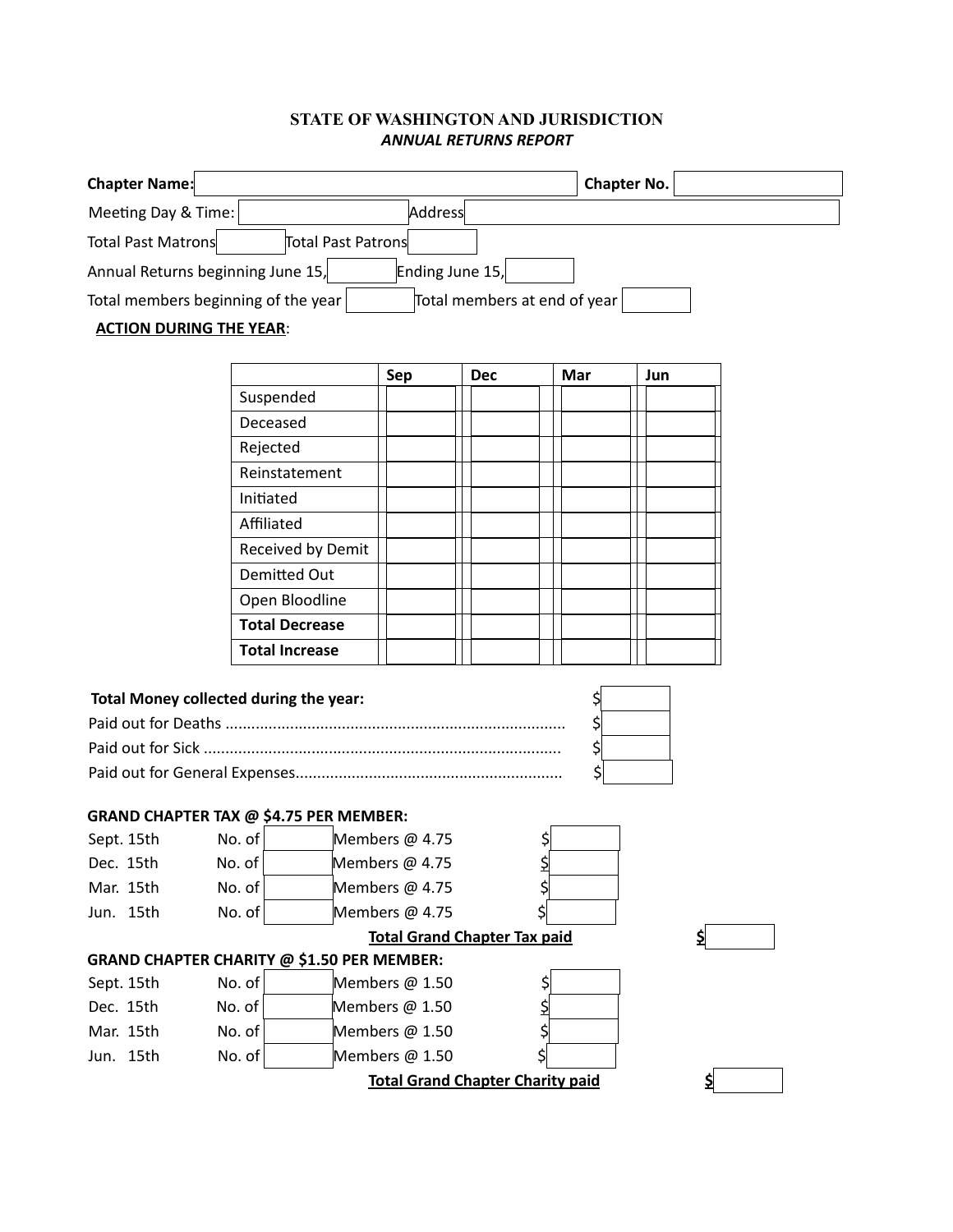| Paid for     |                                                                                                     |
|--------------|-----------------------------------------------------------------------------------------------------|
| Paid for     |                                                                                                     |
|              |                                                                                                     |
|              |                                                                                                     |
|              | Total Value of Property \$                                                                          |
|              | Total money paid to Grand Chapter Including Grand Tax, Grand Charity and Initiation \$              |
|              | Total amount of money owed to Grand Chapter Including Grand Tax, Grand Charity & Initiation $\oint$ |
|              | <b>Worthy Matron</b>                                                                                |
|              | <b>Worthy Patron (optional)</b>                                                                     |
|              | <b>Associate Matron</b>                                                                             |
| <b>SEAL</b>  |                                                                                                     |
| Revised 2021 |                                                                                                     |
|              | Secretary                                                                                           |

## **MEMBERSHIP ROSTER**

(Return this form with the Annual Return Report)

You may use your chapters Roster. Please include name, address, email and phone numbers of all of your members.

| $\begin{array}{c} \n 1. \quad \textcolor{red}{\overline{\text{}}}\n \end{array}$                                                                                                                                                                                                                                                                                                                                                                                                                                                   | 2. |
|------------------------------------------------------------------------------------------------------------------------------------------------------------------------------------------------------------------------------------------------------------------------------------------------------------------------------------------------------------------------------------------------------------------------------------------------------------------------------------------------------------------------------------|----|
| $\begin{array}{c} \hline \textbf{3.} \end{array}$                                                                                                                                                                                                                                                                                                                                                                                                                                                                                  | 4. |
|                                                                                                                                                                                                                                                                                                                                                                                                                                                                                                                                    |    |
| <u>7. _________________________________</u>                                                                                                                                                                                                                                                                                                                                                                                                                                                                                        |    |
| $9. \begin{tabular}{@{}c@{}} \hline \rule{0.2cm}{0.2cm} \rule{0.2cm}{0.2cm} \rule{0.2cm}{0.2cm} \rule{0.2cm}{0.2cm} \rule{0.2cm}{0.2cm} \rule{0.2cm}{0.2cm} \rule{0.2cm}{0.2cm} \rule{0.2cm}{0.2cm} \rule{0.2cm}{0.2cm} \rule{0.2cm}{0.2cm} \rule{0.2cm}{0.2cm} \rule{0.2cm}{0.2cm} \rule{0.2cm}{0.2cm} \rule{0.2cm}{0.2cm} \rule{0.2cm}{0.2cm} \rule{0.2cm}{$                                                                                                                                                                     |    |
|                                                                                                                                                                                                                                                                                                                                                                                                                                                                                                                                    |    |
| $\begin{array}{c} \n \textbf{13.} \quad \textcolor{red}{\overline{\phantom{a}}} \textbf{13.} \quad \textcolor{red}{\overline{\phantom{a}}} \textbf{14.} \quad \textcolor{red}{\overline{\phantom{a}}} \textbf{15.} \quad \textcolor{red}{\overline{\phantom{a}}} \textbf{16.} \quad \textcolor{red}{\overline{\phantom{a}}} \textbf{17.} \quad \textcolor{red}{\overline{\phantom{a}}} \textbf{18.} \quad \textcolor{red}{\overline{\phantom{a}}} \textbf{19.} \quad \textcolor{red}{\overline{\phantom{a}}} \textbf{19.} \quad \$ |    |
|                                                                                                                                                                                                                                                                                                                                                                                                                                                                                                                                    |    |
| 17.                                                                                                                                                                                                                                                                                                                                                                                                                                                                                                                                |    |